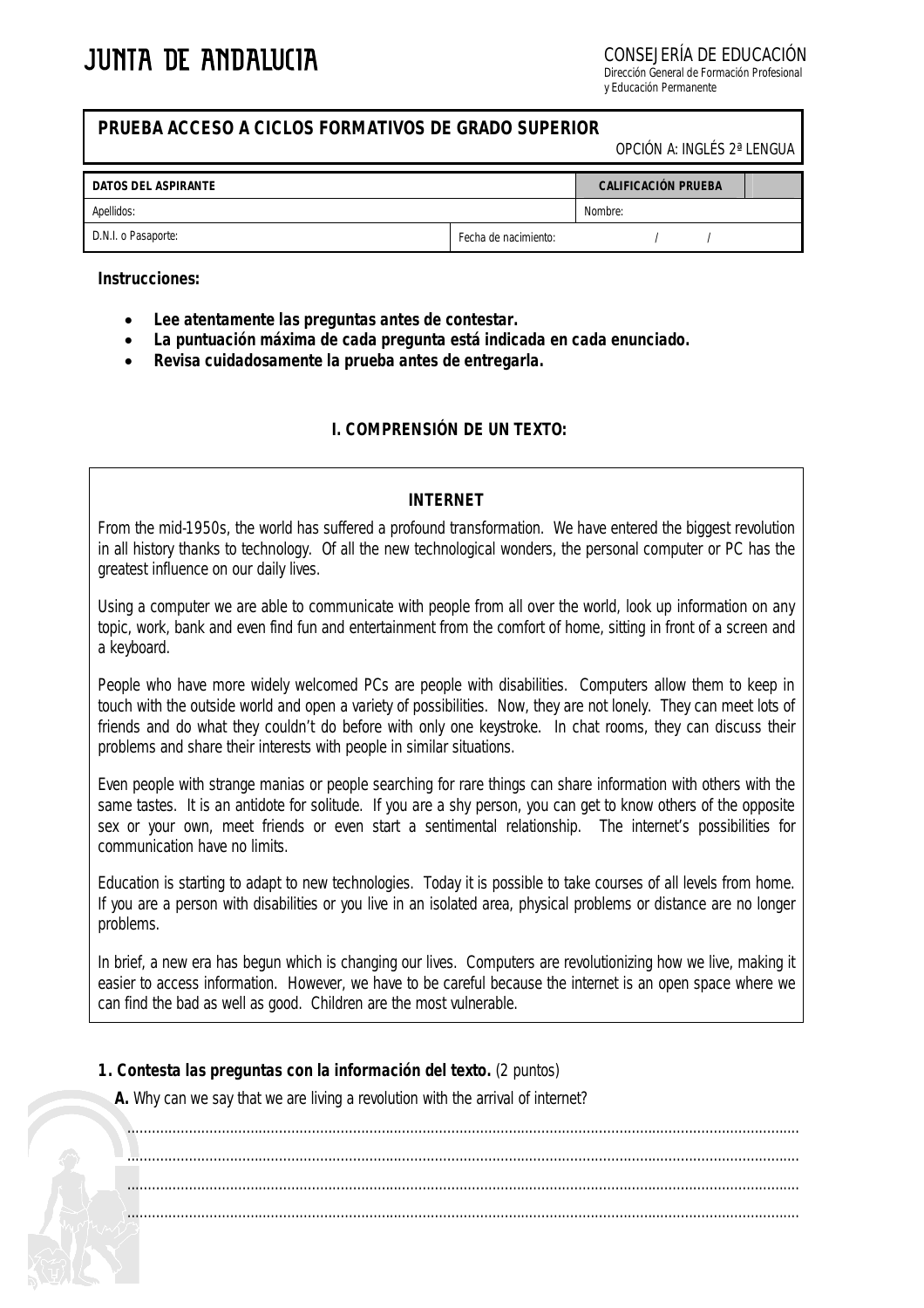# **JUNTA DE ANDALUCIA**

**B**. Which persons are more benefited from the internet? Why?

.................................................................................................................................................................... .................................................................................................................................................................... .................................................................................................................................................................... ....................................................................................................................................................................

# **2. De acuerdo con el texto, di si las siguientes afirmaciones son verdaderas (V) o falsas (F).** (2 puntos).

- $\Box$  The educational system refuses the use of internet.
- $\Box$  It is possible to bank from home only by surfing the net.
- $\Box$  There are no risks surfing the net.
- $\Box$  Internet closes our possibilities of communication with the outside world.

## **II. GRAMÁTICA Y VOCABULARIO**

| 3. Responde a las siguientes cuestiones: (3 puntos, 0,3 cada item)                                         |
|------------------------------------------------------------------------------------------------------------|
|                                                                                                            |
|                                                                                                            |
| C. Complete with the correct form of the verb:                                                             |
|                                                                                                            |
|                                                                                                            |
| 'A set of keys with letters, numbers and symbols on a typewriter or a computer terminal'                   |
| <b>E. Write</b> a question for the underlined words                                                        |
| 'People use internet a lot in their daily live in the developed countries'.                                |
|                                                                                                            |
| <b>D. Complete</b> with the <b>correct form</b> of the adjectives in brackets:                             |
|                                                                                                            |
|                                                                                                            |
| <b>E.- Turn</b> this sentence into <b>active:</b> 'A new security system will be developed by the police'. |

**F. Put the verb** in the **correct tense: '**He ……………………………………. (paint) the room all day'.

# **III. REDACCIÓN DE UN TEXTO**

- **4. Escribe un texto de entre 40 y 60 palabras sobre uno de los siguientes temas:** (3 puntos)
	- **A.** Advantages and disadvantages of using internet.
	- **B.** In what sense have new technologies influenced our daily lives?